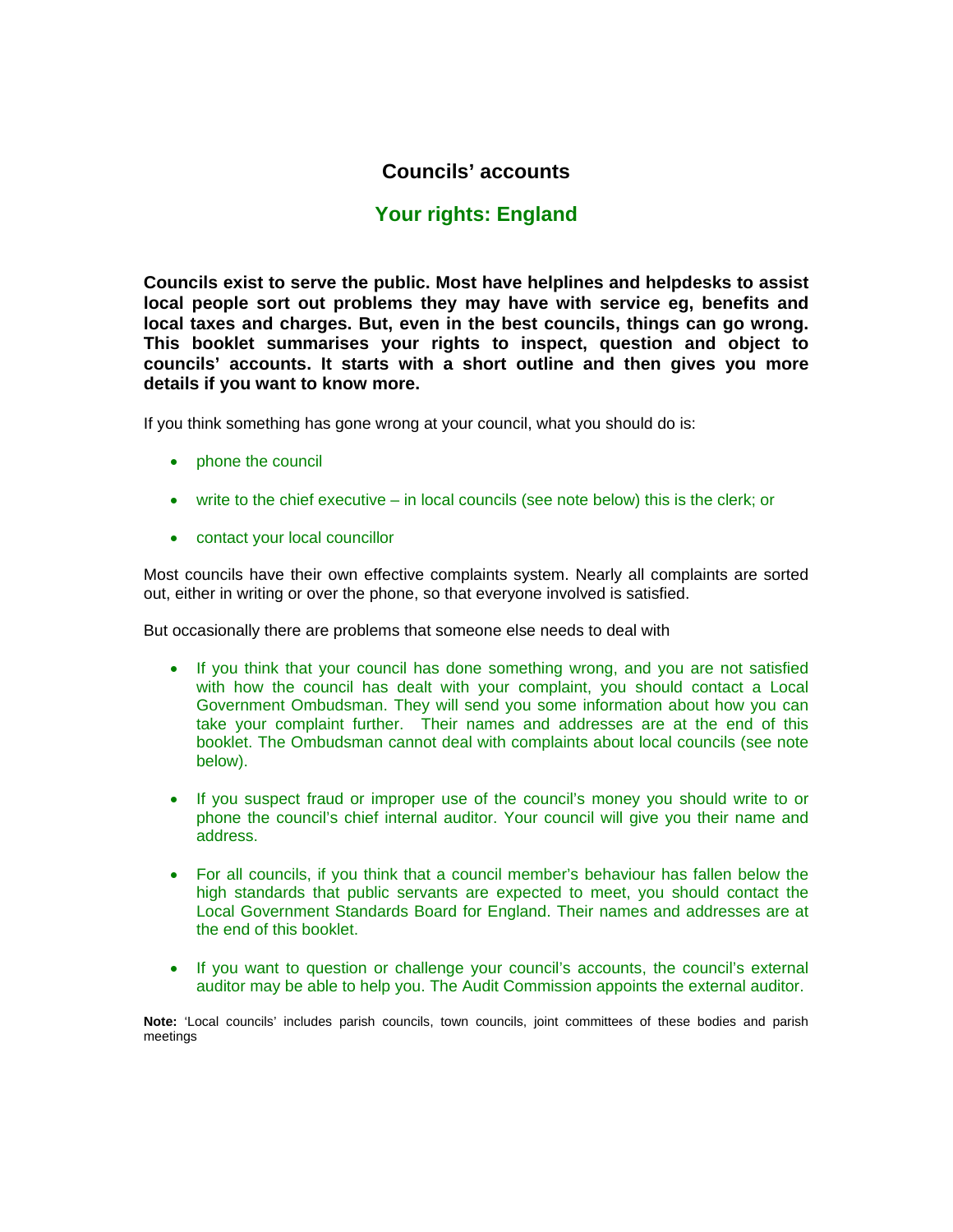By law, your rights and the external auditor's powers, are limited. If you are thinking about going to the auditor, it is important that you understand your rights and the auditor's powers. This booklet should help you.

You can find out who the appropriate auditor is, and where to write or phone, by:-

- Phoning your council
- Phoning the Audit Commission on 020 7828 1212; or
- e-mailing enquiries@audit-commission.gov.uk

### **Your rights: a summary**

#### **The basic position**

You have a right to inspect your council's accounts. Electors may also ask questions about, or challenge, the accounts

#### **The right to inspect the accounts**

• When your council has finalised its accounts for the previous financial year, usually towards the end of June, it must advertise that they are available for people to look at.

You then have 20 working days to look through the accounts and supporting documents

• You can get copies of the accounts and relevant documents from your council. You may not inspect documents that are not relevant to the accounts or are otherwise legally protected

You may have to pay a copying charge

The right to ask the auditor questions about the accounts

- You can only ask the auditor questions about the accounts for the year that they are auditing
- The auditor does not have to answer questions about the council's policies, finances, procedures or anything else that is not relevant to the accounts

The auditor does not have to say, at this stage, whether they think something the council has done, or an item in its accounts, in unlawful.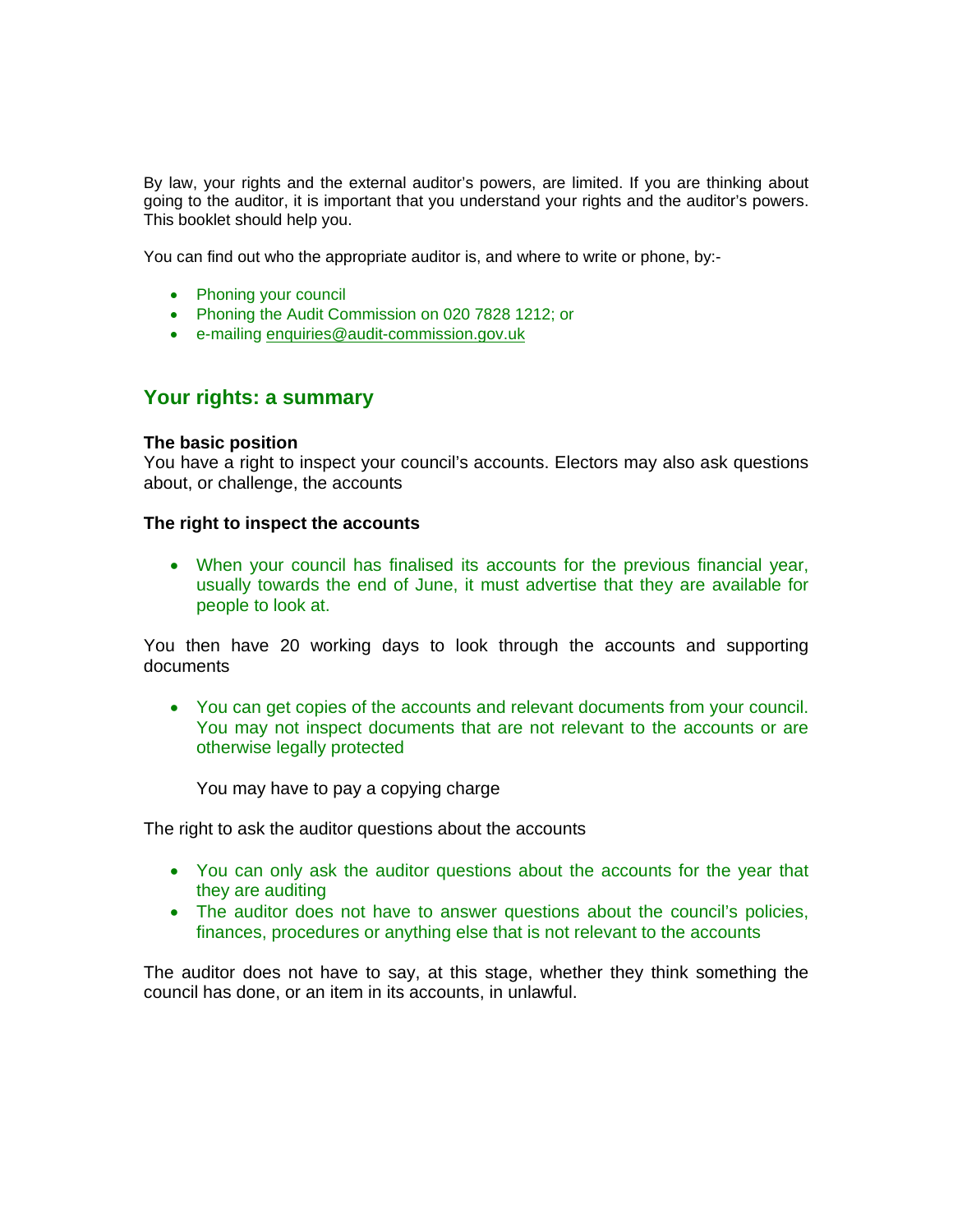# **The right to object to the accounts**

• If you think that the council has spent money unlawfully, you can object to the auditor by sending them a formal 'notice of objection' which must be in writing. You must tell the auditor why you are objecting

• The auditor must reach a decision on your objection and provide a statement of reasons if you ask them to. If you are not happy with that decision, you can appeal to the courts

• You may also object if you think that there is something in the accounts that the auditor should tell the public about in a 'public interest report'. Again, you must give your reasons

In this case the auditor must decide whether to take any action. The auditor will normally, but does not have to, give reasons for their decision and you cannot appeal to the courts

You may not, however, use this ''right to object' to make a personal complaint or claim against your council. You should take personal complaints to your local Citizens' Advice Bureau, local Law Centre or to your solicitor.

### **What else you can do**

At any time, you can give the auditor information that is relevant to their responsibilities. For example, you can simply tell the auditor if you think that something is wrong with the accounts or about waste and inefficiency in the way the council runs its services. You do not have to follow any set time limits or procedures.

This is also the situation for NHS organisations, where you do not have the right to ask the auditor questions about, or object to, the accounts.

The auditor does not have to give you a detailed report of any investigation into the issues you have raised, but they will usually tell you the general outcome.

# **A final word**

Councils, and so local taxpayers, must meet the costs of dealing with questions and objections. Auditors will take valid objections but will consider a range of factors in deciding how to deal with them. They must take into account the costs that will be involved. They will only continue with the objection iof it is in the public interest to do so. If you appeal to the courts, you might have to pay for the action yourself.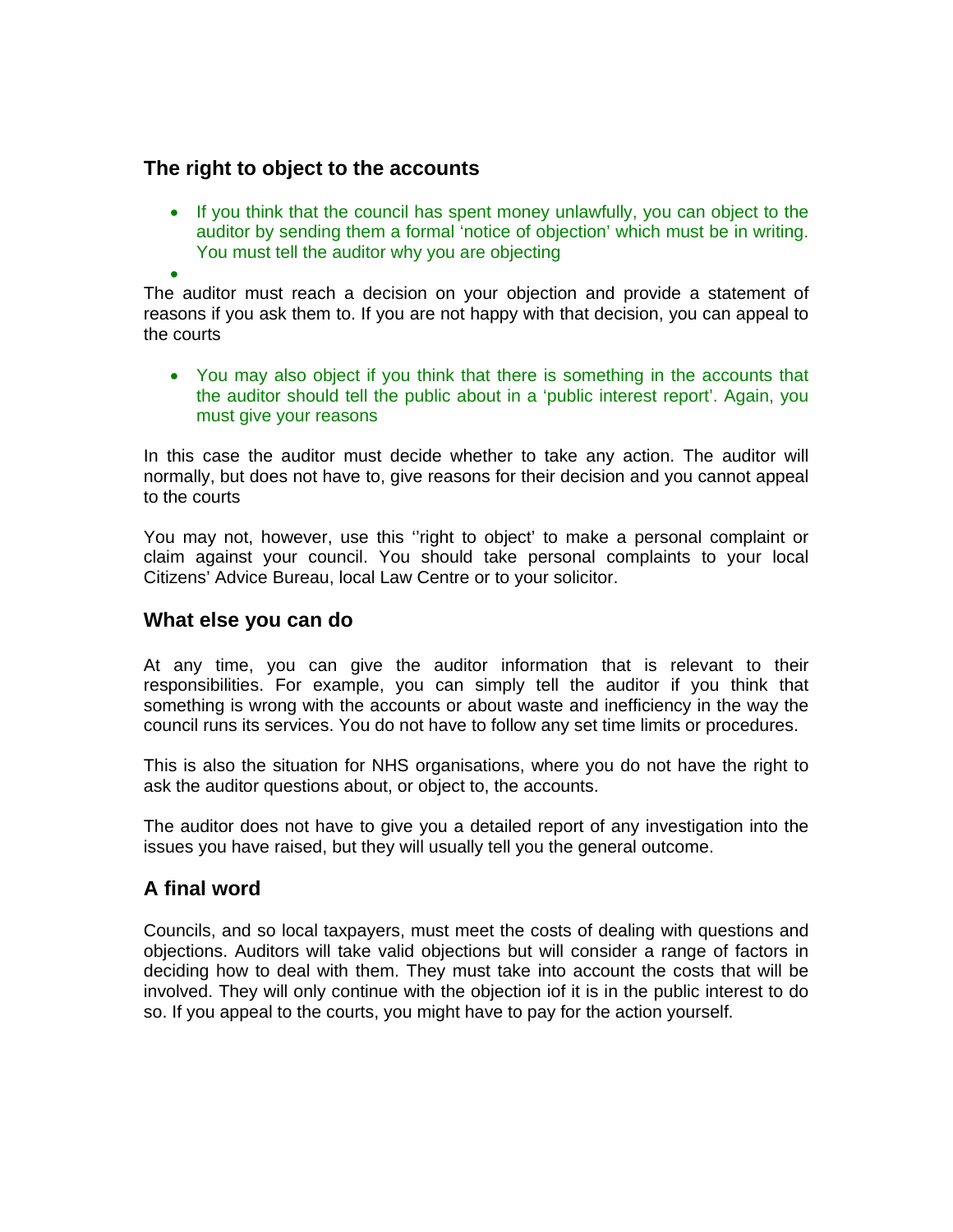# **Your rights in more detail**

These notes provide some more information in relation to your rights to inspect, question and object to a council's accounts in more detail, but still in general terms. If you need more specific detail, you should refer directly to the acts, regulations and other documents that are mentioned in the text, or get legal advice.

Please remember that you do not have the same rights in relation to the accounts of NHS organisations, even though the Audit Commission also appoints their auditors.

### **Your legal position**

Your rights are set out in sections 14, 15 and 16 of the audit Commission Act 1998 as amended (the ACA 1998). The detailed regulations that set out how you can use these rights are contained in the Accounts and audit Regulations 2003

### **Your right to inspect the accounts**

The ACA 1998 – section 15(1)

At each audit under this Act, other than an audit of accounts of a health service body, any persons interested may:

- (a) inspect the accounts to be audited and all books, deeds, contracts, bills, vouchers and receipts relating to them, and
- (b) make copies of all or any part of the accounts and those other documents

By the end of June each year, many larger councils finish preparing their accounts for the financial year which ended on  $31<sup>st</sup>$  March of that year. Local councils have until 30<sup>th</sup> September to approve their accounts.

Larger councils must then tell the public, by advertising in at least one local newspaper, that their accounts and the other documents mentioned in section 15(1) of the ACA 1998 are available for people to inspect for 20 full working days. Town councils, parish councils, parish meetings, community councils and the Council of the Isle of Scilly can announce this by putting up a notice in a public please, instead of putting an advert in a newspaper.

The advert or notice must also give the dates, times and places where the public can see and copy the documents. Any person who is interested has the right to inspect and copy the accounts and any 'public interest reports' by an auditor, or ask for copies to be delivered to them. There may be a reasonable charge (please see sections 13(2) and 14(1) of the ACA 1998)

It is an offence for anyone to try and stop you from inspecting and copying documents, although you are expected to make a mutually convenient appointment to do so. If there is any disagreement about what your rights are, you should contact **your council direct or go through the courts. The auditor cannot get involved**.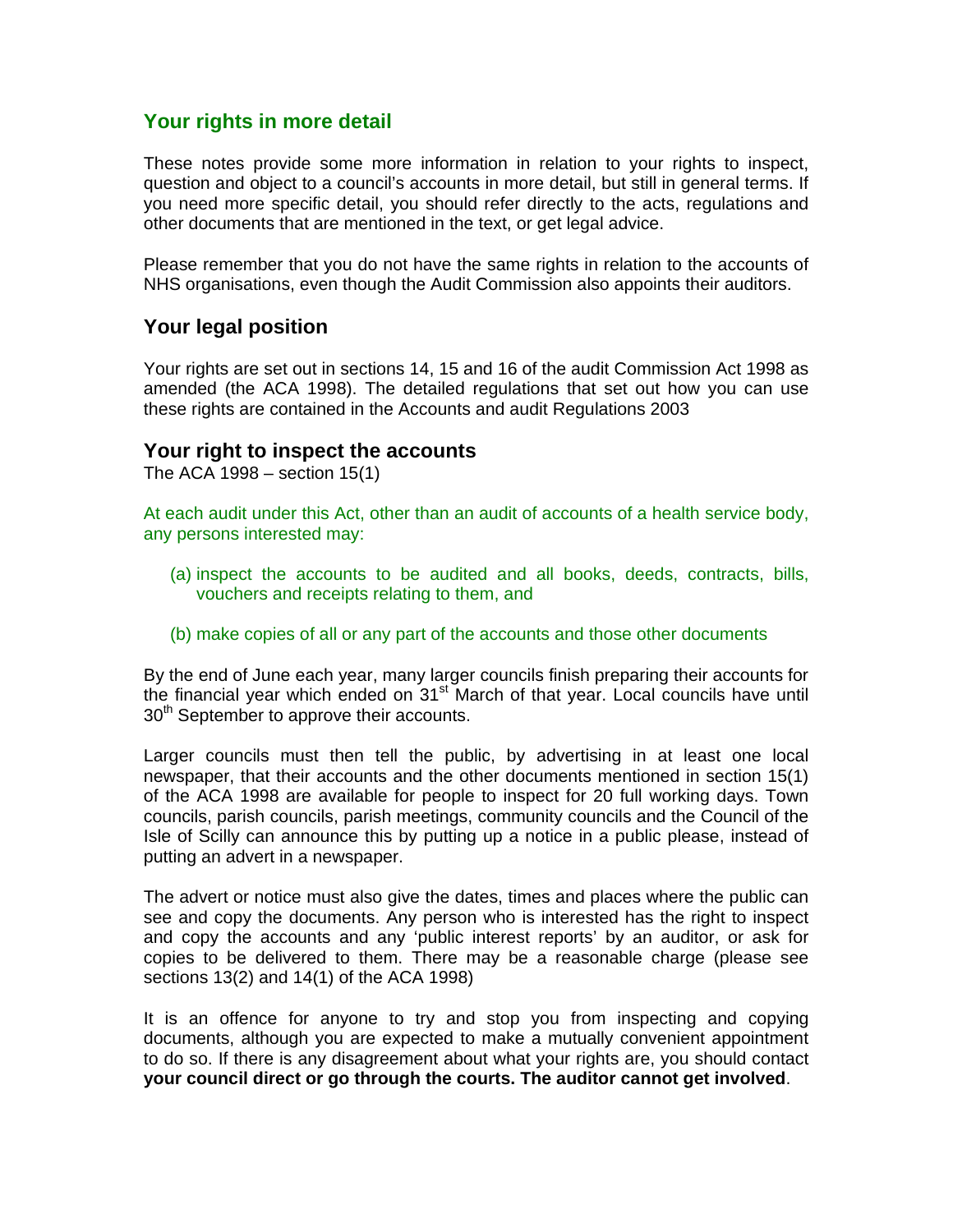You cannot inspect and copy documents that contained personal information about a member of staff (please see section 15(3) of the ACA 198). This means, for example, that details of payments or other benefits that an employee receives will be confidential. The council and an auditor cannot give you personal information about anyone when they answer your questions.

### **Asking the auditor questions**

The ACA 1998 – section 15(2)

At the request of a local government elector for any area to which the accounts relate, the auditor shall give the elector, or any representative of his, an opportunity to question the auditor about the accounts.

The advert or notice that says the accounts are available for people to inspect will also tell you when you can ask the auditor questions and object to the accounts.

Your right to ask the auditor questions is limited. You have a right to ask questions about the accounts, but you cannot ask questions about a council's policies finances or procedures that are not about the accounts.

Before you ask the audit any questions, you should inspect the accounts so that you know what they contain.

You may then ask the auditor to explain certain points in the accounts before deciding whether or not you want to 'object' (this right is explained later).

If you do ask questions that are not about the accounts, the auditor may suggest that you ask the council for the information you want. But, in general, the auditor cannot act as a 'postbox' for questions to, and replies from, your council.

**Your questions should be about facts, not opinions. So you should not ask an auditor if they think something a council has done, or an item in its accounts, is lawful or reasonable.** 

**An auditor must work independently so you cannot ask them questions about how they are carrying out, or have carried out, their work.**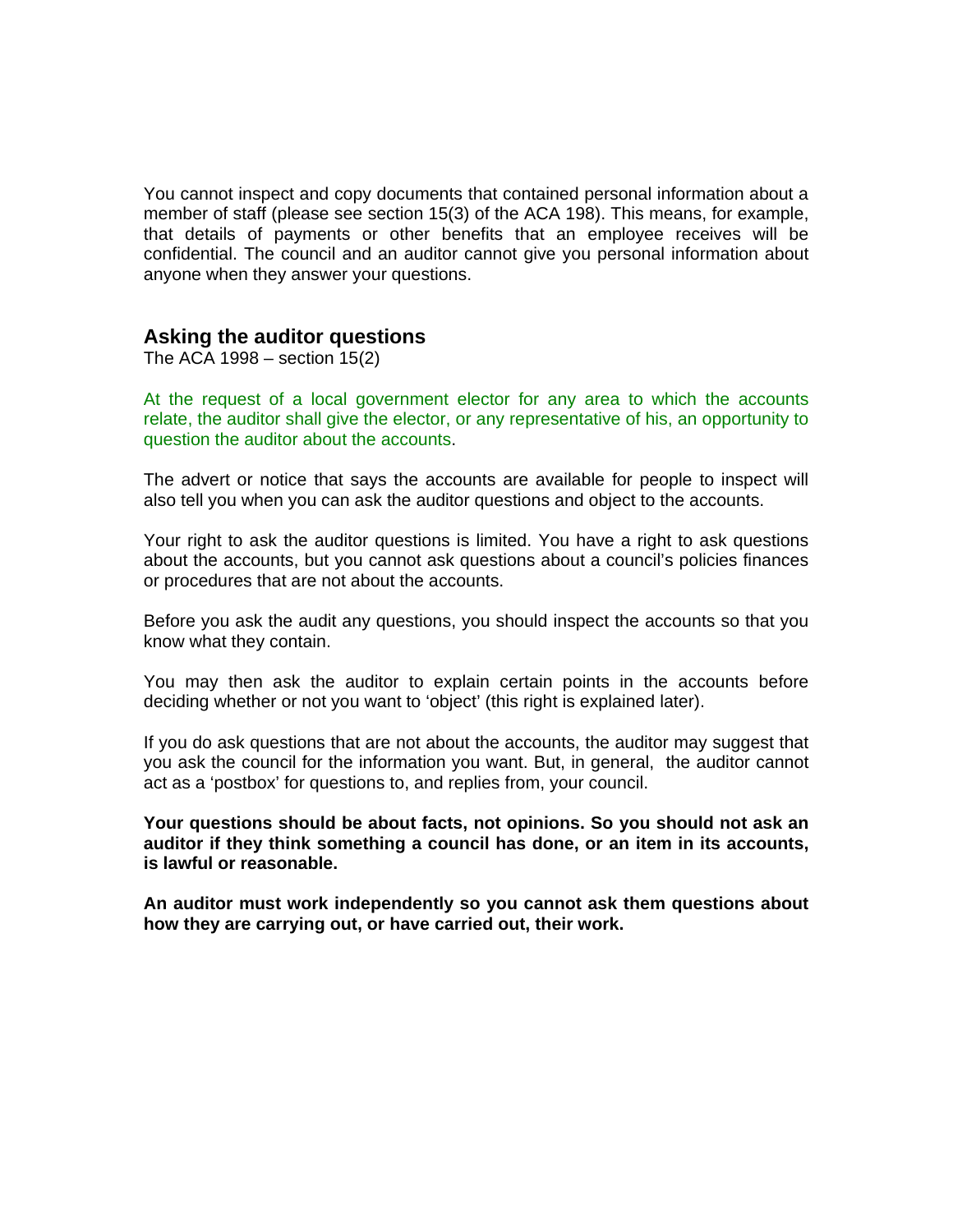# **Objecting to the accounts**

The ACA 1998 – section 16)

(1) At each audit of accounts under this Act, other than an audit of accounts of a health service body, a local government elector for an area to which the accounts relate, or any representative of his, may attend before the auditor and (in accordance with subsection (2) make objections

- (a) as to any matter in respect of which the auditor could take action under section 17; or
- (b) as to any other matter in respect of which the auditor could make a report under section 8

(2) No objection may be made under subsection (1) unless the auditor has received written notice of the proposal objection and of the grounds on which it is being made

(3) An elector sending a notice to an auditor for the purposes of subsection (2) shall at the same time send a copy of the notice to the body whose accounts are being audited

You, or your representative, can object if you think that an auditor should:

- Apply to the High Court, under section 17(1) of the ACA 198, to confirm that an item in the accounts breaks the law; or
- Make a report, under section 8 of the ACA 1998, on a matter that they think the council should consider or tell the public about (a 'public interest report')

### **Items in the accounts that break the law**

An item in the accounts breaks the law if it records spending or income that :

- The council had no right to spend on receive
- Was spent or received without authority
- Was taken from, or added to, the wrong fund or account, or
- Was spent on a lawful purpose but was so high that it was unlawful

If an auditor considers an item to be unlawful, he or she may apply to the High Court to confirm that an item in the accounts is unlawful. If the court agrees, it may order that the accounts are put right. In reaching a decision whether to apply to the courts, the auditor will take account of a number of factors, including cost.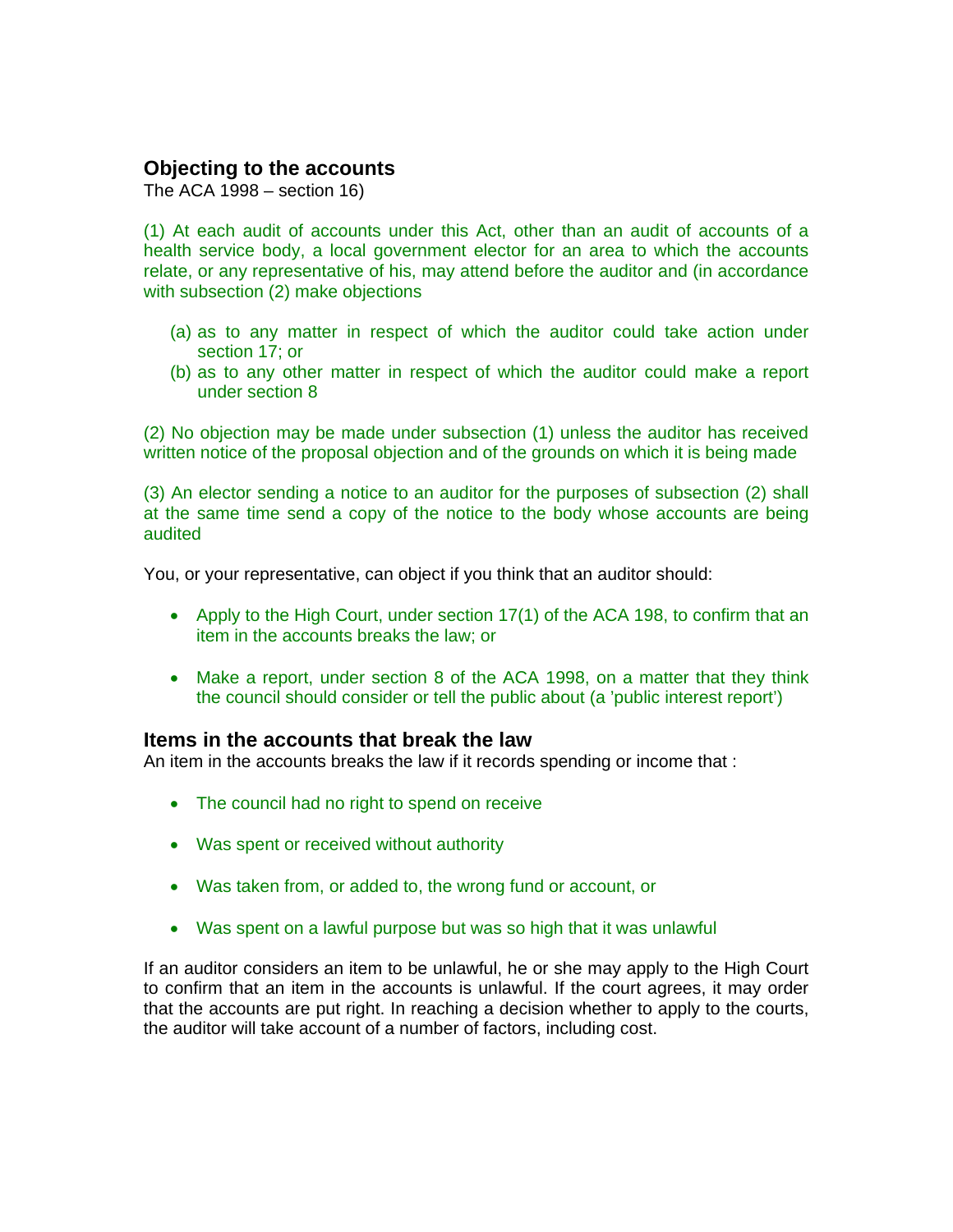# **Report in the public interest**

If you are not satisfied with a council's decision or action but your objection does not involve anything unlawful or a failure to account for spending or income, your objection can only result in a public interest report by the auditor.

### **Making an objection**

If you want to object to a council's accounts, you must give formal notice of your objection, in writing, to the auditor. The formal notice must include

#### Why you are objecting

The details of any item in the accounts that you think is unlawful, and

The details of any matter that you think the auditor should make a public interest report about

You must also send the council a copy of your objection. The Local Government Act 1972 explains how to serve notices on councils. Section 231(1) of the Act says that the notice:

**………..shall be given or served by addressing it to the local authority and leaving it at, or sending it by post to, the principal office of the authority or any other office of the authority specified by them as one at which they will accept documents of the same description as that document.** 

When you are thinking about whether to object, you must appreciate that councils have the power to decide what they think is the best way to do things. The fact that you may strongly disagree with something the council has done does not mean that you can challenge that action.

An auditor and a court cannot question a council's policy or decisions unless these are unlawful.

If you do decide to make an objection, and if your objection contains personal or sensitive information, you should mark it appropriately to avoid the risk of the information being seen by an inappropriate person. You may show this by marking the objection and the envelope containing it, 'Private and confidential – for the attention of the Chief Executive (or Clerk').

You cannot use the objection process to make a personal complaint or claim against the council. If you think that your council has done something wrong, the Commission for Local Administration (Local Government Ombudsman) will investigate the matter. If you think that a council member's behaviour has fallen below the standards that public servant are expected to meet, the Local Government Standards Board for England will investigate the matter. If you think you have a claim against a council, you can get advice from your local Citizens' Advice Bureau, local Law Centre or your solicitor.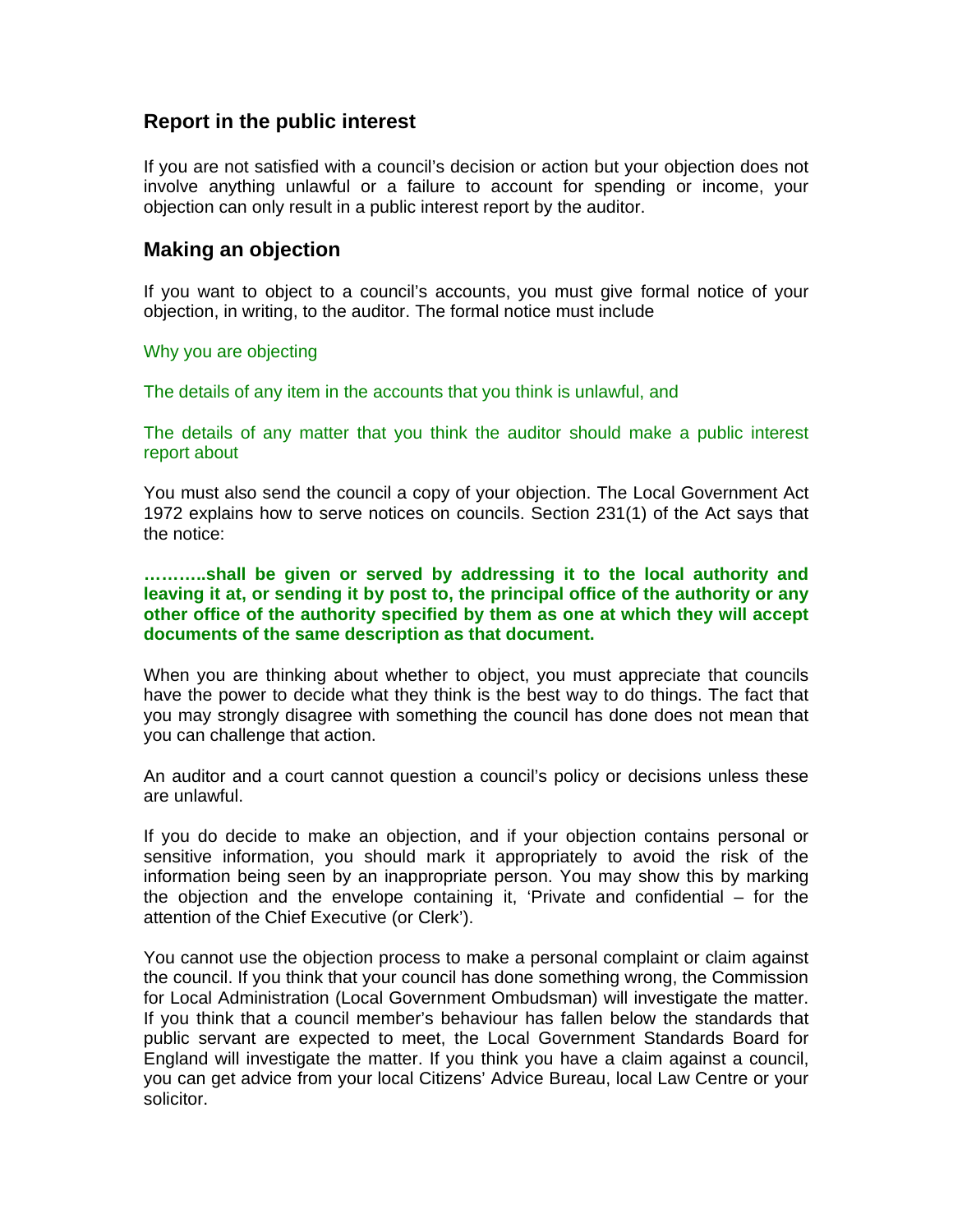# **Decisions about your objection**

When an auditor issues their decision about an objection, they will usually explain their reasons for the decision.

If the auditor does not give any reason, you have six weeks from the time you are told what the decision is to ask the auditor for a 'statement of reasons' in writing

If you are not happy about an auditor's decision you have the right to appeal. You must register your appeal in the Crown Office at the High Court within 28 days of receiving the auditor's statement of reasons for their decision

However, an auditor's decision on objections that ask him or her to make a 'public interest report' is final. The auditor will tell you what their decision is but you cannot ask for a statement of reasons or appeal.

### **Cost**

Councils must meet the cost of dealing with questions and objections. However, you may have to pay the costs of appealing to the courts against an auditor's decision.

# **Useful addresses**

#### **Audit Commission**

1st floor Millbank Tower Millbank London SW1P 4HQ Phone: 020 7828 1212 E-mail: enquiries@audit-commission/giov.uk Fax: 020 7976 6187 Website: www.audit-commission.gov.uk

### **Local Government Ombudsman**

Website: www.lgo.org.uk

#### **Greater London**

Local government Ombudsman 21 Queen Anne's Gate London SW1H 9BU Phone: 020 7915 3210 Fax: 020 7233 0396